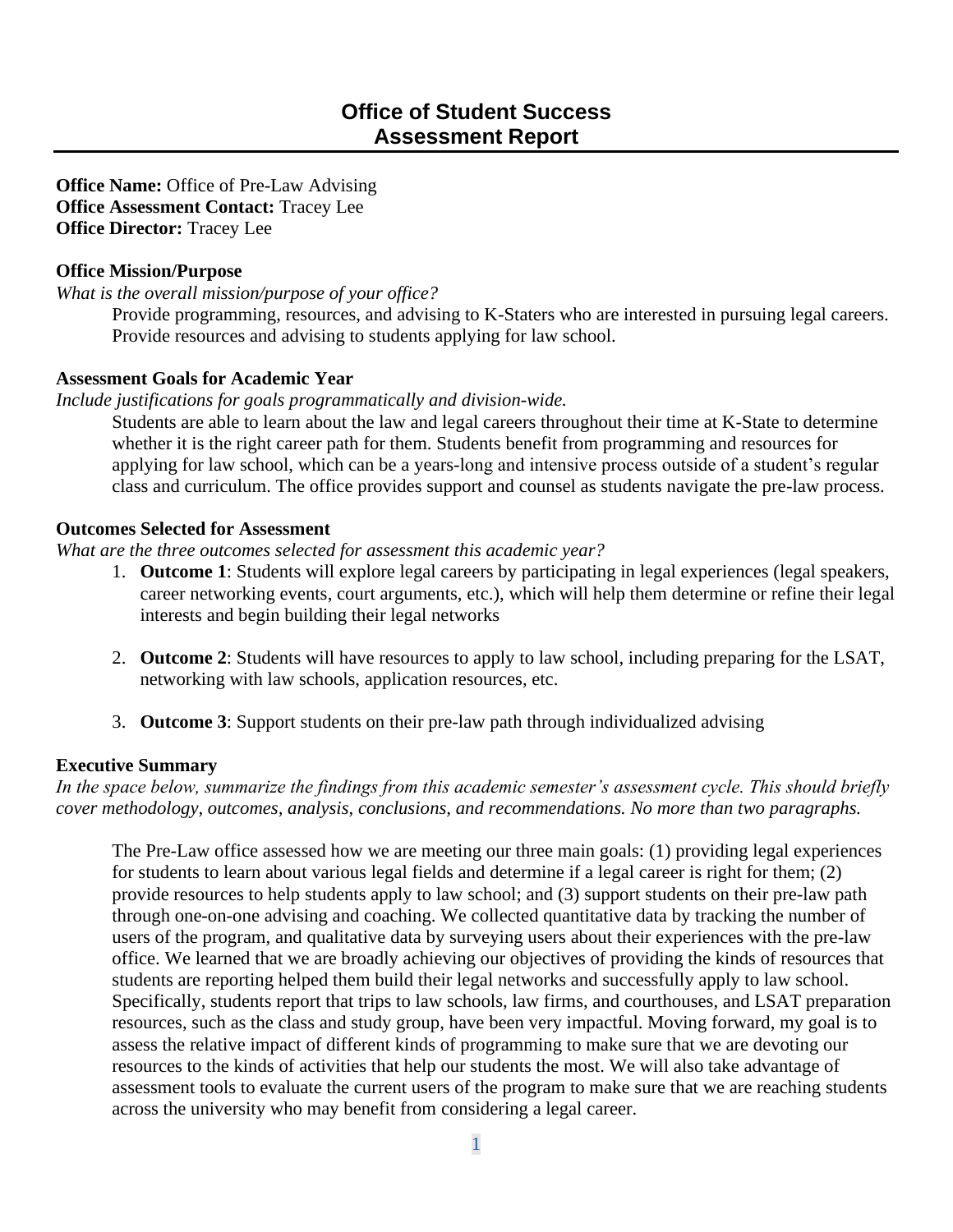**OUTCOME 1:** Students will explore legal careers by participating in legal experiences (legal speakers, career networking events, court arguments, etc.), which will help them determine or refine their legal interests and begin building their legal networks

## **Outcome 1 Assessment Methods**

*How did you measure the outcome? Please provide the assessment method including details such as (survey, interview, observation, direct/indirect, etc), the kind of information generated by the assessment (quantitative, qualitative, mixed), and the scale of assessment (number of participants, instances, etc.).*

Quantitative – number of students who attended each event

Qualitative – interview/meeting with students who participated in legal speaker series, legal trips, and other programming; survey responses regarding events students attended and feedback about how the events impacted their pre-law trajectory; survey responses from Pre-Law Ambassadors regarding feedback from previous events and goals for future events.

## **Outcome 1 Assessment Period Measured**

*Timeframe of when the outcome being assessed was actively occurring (i.e. A month long training program would be from the first day of training to the last day).*

Yearlong

## **Outcome 1 Assessor(s)**

*Who was the primary point person creating, conductions, and reporting the assessment?* Tracey Lee

## **Outcome 1 Assessment Data**

*What data did you collect?*

Quantitative – 6 Legal Speaker events in the Fall 2020 semester. Between 12 - 45 students attend each legal speaker event; average is 20 students per speaker (largest event was Mock Law Class with KU Law and smallest event was RLPI event with Washburn Law). 6 students attended Federal court hearings and Foulston Siefken law firm (limited by LEAD program). 20 students volunteered at the Free Citizenship Clinic with local attorneys.

Qualitative – Students reported positive feedback regarding legal speakers, including:

- "The speakers, events, and trips organized by the Pre-Law Office have been invaluable to my college experience. Visiting the Kansas Supreme Court and watching oral arguments sparked my interest in appellate litigation, and confirmed to me that practicing law was my goal."
- "I loved all of the events hosted by the Pre-Law program. . . . I found them very valuable in determining my interest in law itself, and then finding connections within the legal community."
- "The trips I was able to go on were my favorite programs put on by the Office and really influential in helping me decide to pursue a legal career. Some notable ones were the trips to the Judicial Center in Topeka and Washburn Law. Whenever I was able to see the law in action was a great experience for me because it gave me a sense of what my future could look like. I would have liked to take more trips. I also really enjoyed attending the recruiting events put on by the Pre-Law Program. Networking is so important for people with legal careers and these gave us opportunities to start those relationships before we even get to law school."
- "I liked that the Pre-Law had so many events. It was always nice to attend them and get some experiences. I really enjoyed the event with the 3 judges and where we were able to sit in and listen to real life cases and then have the get-together with them later that evening. It was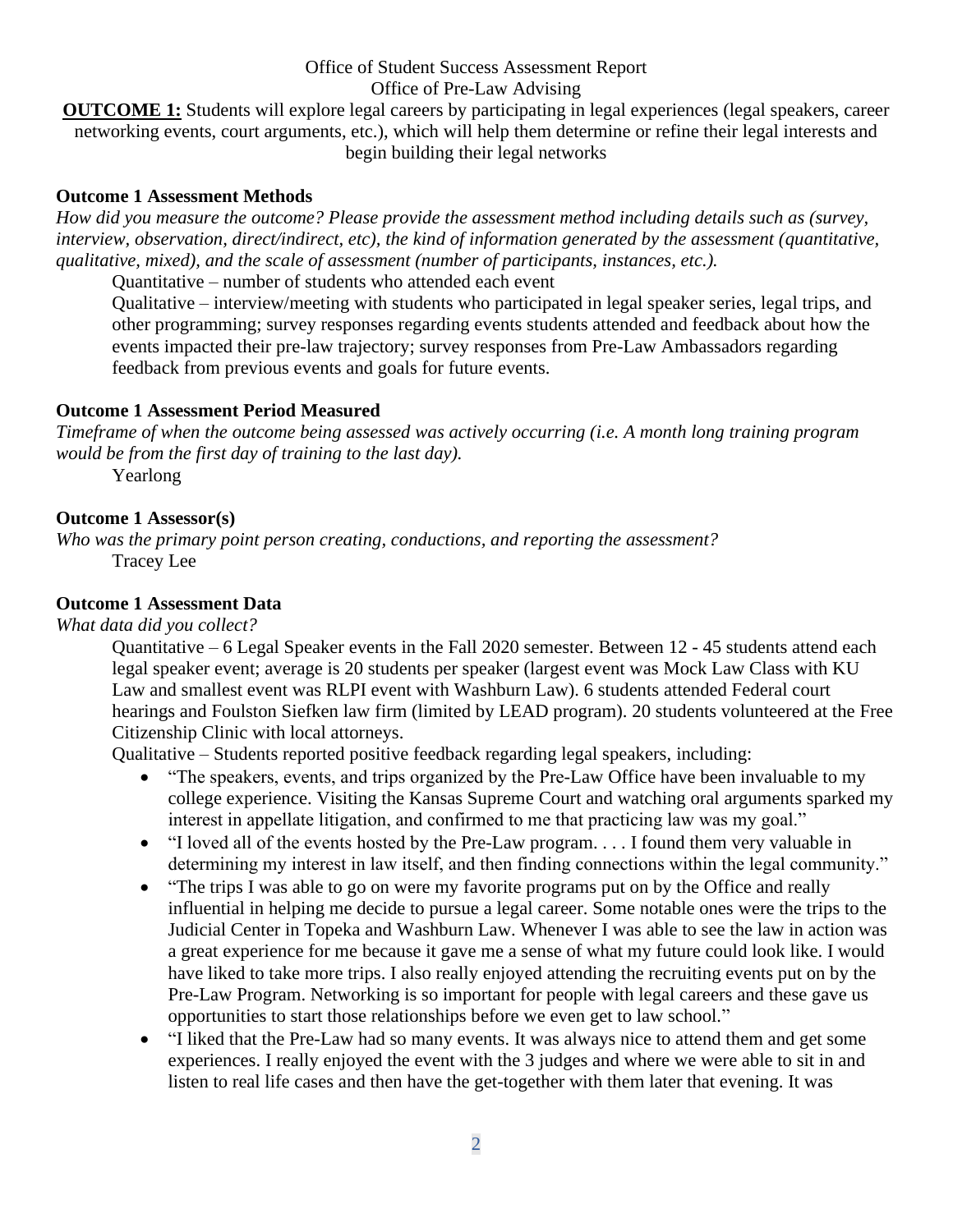interesting to hear them talk about their experiences as attorneys, prosecutors, and then as judges."

- "The pre-law department is moving in an incredible direction. With everything planned from the speakers to the trips to the alumni event to student open house, etc. we were moving the program forward amazingly. It is so unfortunate that our first efforts for this movement have been canceled due to COVID-19, but if the program keeps up the hard work post COVID I know it will be prosperous going forward."
- "The Pre-Law Office has helped me in so many ways I can't begin to list them all. I've networked with local attorneys, had multiple meals with Kansas Supreme Court Justices, I've been able to not only meet with law school representatives but actually visit the law schools themselves. I've been introduced to attorneys in areas that I want to pursue. I have only ever benefited from every pre-law related event I have been to. I would not be where I am today if it weren't for my involvement in pre-law."
- "I think so far everything we have done has been great and I am looking forward to seeing how the program grows even more."
- "Get involved in any way that you can. Even if it is just going to one speaker or the open house; meeting new people and getting involved helps make the whole process more enjoyable."
- "I think everything the Pre-Law program puts on right now it great!"
- "The law fair was very helpful in gathering information about law schools that didn't cross my mind and the legal speakers provided really good insight with their school and practicing experiences, it also helped with networking."
- "I think more opportunities for trips to courthouses or hearings would be nice."
- "Although I am not pursuing law school immediately after graduation, I have enjoyed attending the Law Fair twice. It was great learning about schools, but more so talking to reps to see what their qualifications are and networking. I also enjoyed a variety of the speakers!"
- "Guest speakers, events, and court hearings were almost always scheduled during my class times (9-3:30pm) or during my work schedule (8-5pm). I wish I could've attended more than I did. I also wish the criminology club was more active and had more communication with prospective members."

# **Outcome 1 Assessment Analysis**

# *What does the data show? What do you observe as working well and opportunities and limitations of the outcome being assessed?*

Yes, I believe that the data shows that students have had meaningful opportunities to explore legal careers through the programs offered this year. Students report that trips to law schools, law firms, and courthouses have been very impactful. Students do not highlight the legal speakers in their survey results. This is interesting because speakers are our most requested and most common events—I would like to have additional surveys and feedback to determine whether we should continue to emphasize speakers or move more toward other kinds of experiences (once we are no longer remote).

# **Outcome 1 Conclusion**

*Based on your analysis, did you achieve the intended outcome? Why or why not? What actions can be drawn from this assessment? What other useful information can be drawn from this assessment?*

Yes, I think that we did achieve our intended outcome, based on comments from students. One action step I would like to take after this assessment is to request survey responses after individual events rather than at the end of the semester.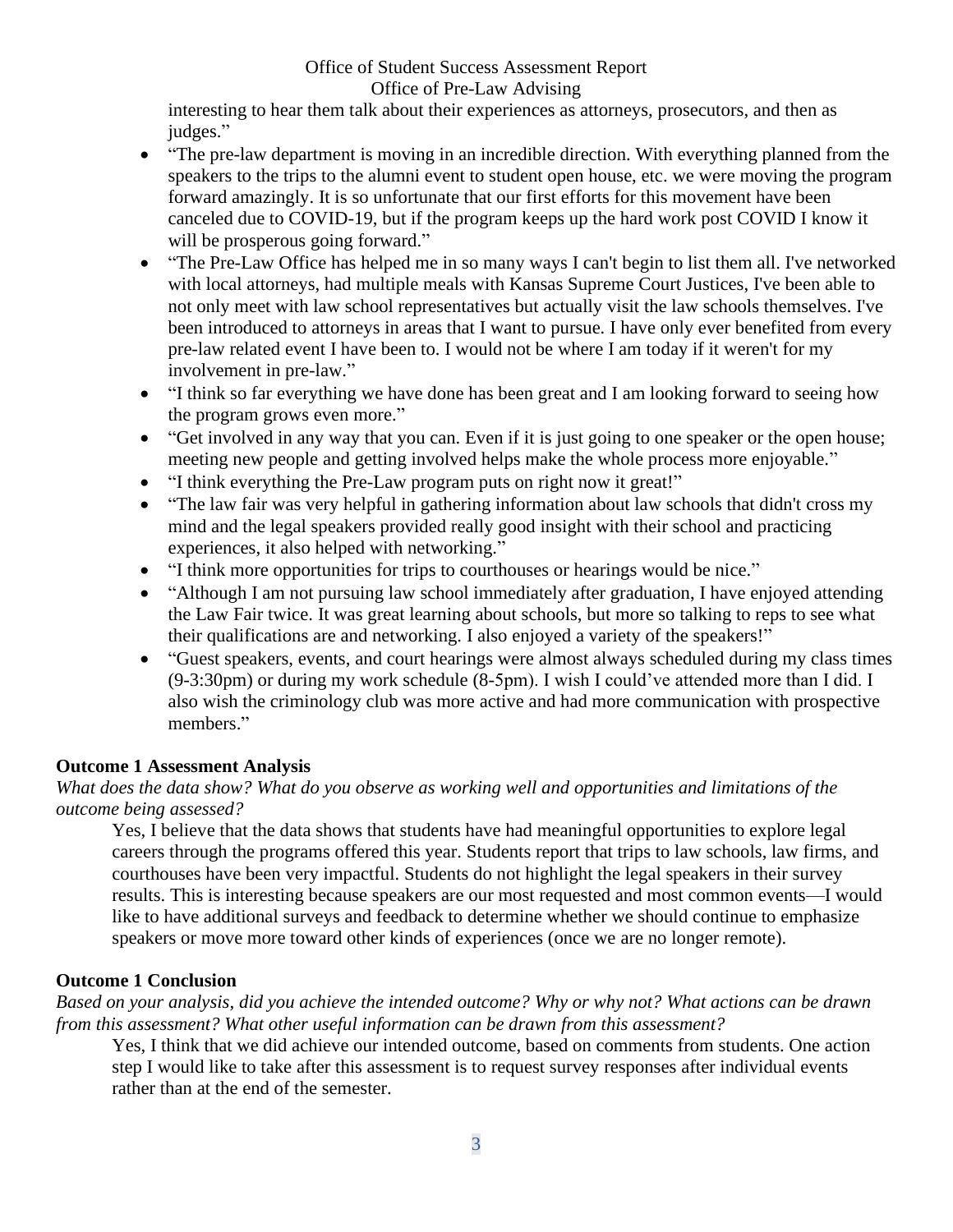# **Outcome 1 Recommendations**

*What changes would you make based on these finding? What steps, needs, and supports are needed? Set specific and measurable goals for these changes.*

After reviewing the survey response this year, I am going to make some changes to my survey practices. I am going to survey more frequently (after individual events), and keep notes on my "Exit Survey" materials throughout the time I work with seniors so that I do not have to rely on full exit survey participation to get detailed data about the students' experiences. One of my goals for next year is to assess the relative impact of different events so that I can identify where students are getting the most value from the program and adjust accordingly.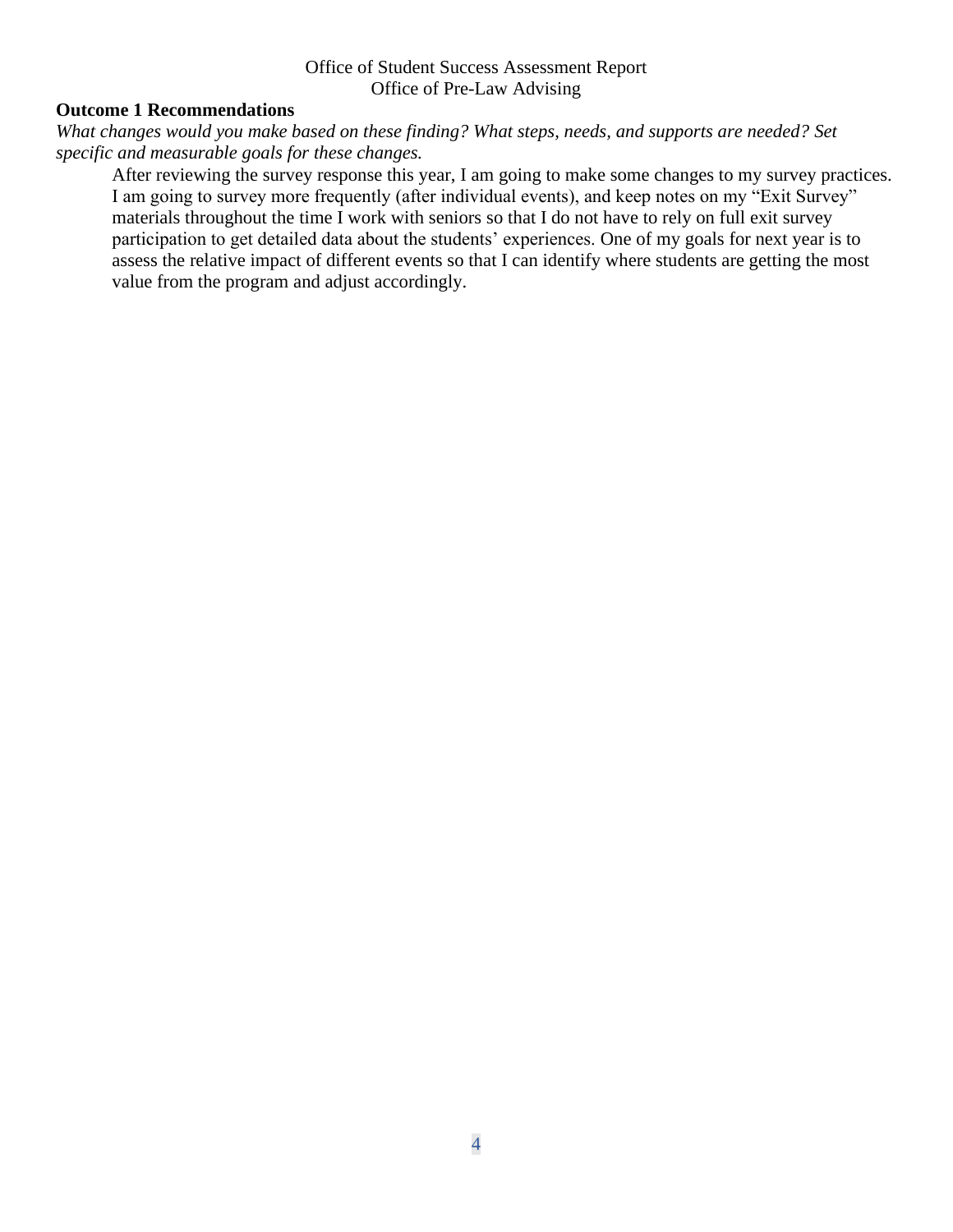**OUTCOME 2:** Provide students with resources to apply to law school, including preparing for the LSAT, networking with law schools, application resources, etc.

## **Outcome 2 Assessment Methods**

*How did you measure the outcome? Please provide the assessment method including details such as (survey, interview, observation, direct/indirect, etc), the kind of information generated by the assessment (quantitative, qualitative, mixed), and the scale of assessment (number of participants, instances, etc.).*

Quantitative – number of students who attended each event; number of advising appointments Qualitative – interview/meeting with students who participated in programs; survey responses regarding events students attended and feedback about how the events impacted their pre-law trajectory; Advising Survey.

## **Outcome 2 Assessment Period Measured**

*Timeframe of when the outcome being assessed was actively occurring (i.e. A month long training program would be from the first day of training to the last day).*

Yearlong

## **Outcome 2 Assessor(s)**

*Who was the primary point person creating, conductions, and reporting the assessment?* Tracey Lee

## **Outcome 2 Assessment Data**

*What data did you collect?*

**Law Fair** (virtual this year): 28 schools in attendance; 166 student meetings; 34 students at pre-fair panel

**Practice proctored exams**: 12 students took practice exam in Union

**LSAT Study Group**: 12 students practiced old tests in the Union twice per week until March

**Law School Application Workshop**: 36 students (virtual)

**Personal Statement Workshop**: 28 students (virtual)

**Individual Meetings with Law Schools**: KU Law (12 students); Washburn Law (13 students); Nebraska Law (11 students)

Survey results, including:

- "I appreciate the in-person practice exams the Pre-Law office held—they provided a great environment to practice a real time test and held me accountable to actually do practice tests. The only other thing I'd suggest is compiling an email list of resources like podcasts, websites, reddit pages, youtube accounts, etc., that are helpful for self-study."
- "The Pre-Law Office truly helped navigate me through the LSAT process and provided me with numerous opportunities to meet with law school reps!"
- "The Pre-Law Office at Kansas State University provides student support that is unparalleled. Lead by coordinator Tracey Lee, the office is focused on encouraging student success through a variety of programs and opportunities. Tracey and her team work hard to ensure that every student interested in pursuing a legal career is connected to undergraduate academic support, LSAT preparation, interview coaching, networking opportunities, legal speakers and more. I wouldn't be the student I am today if it weren't for support I received from the Pre-Law Office."
- "Maybe more practice proctored exams."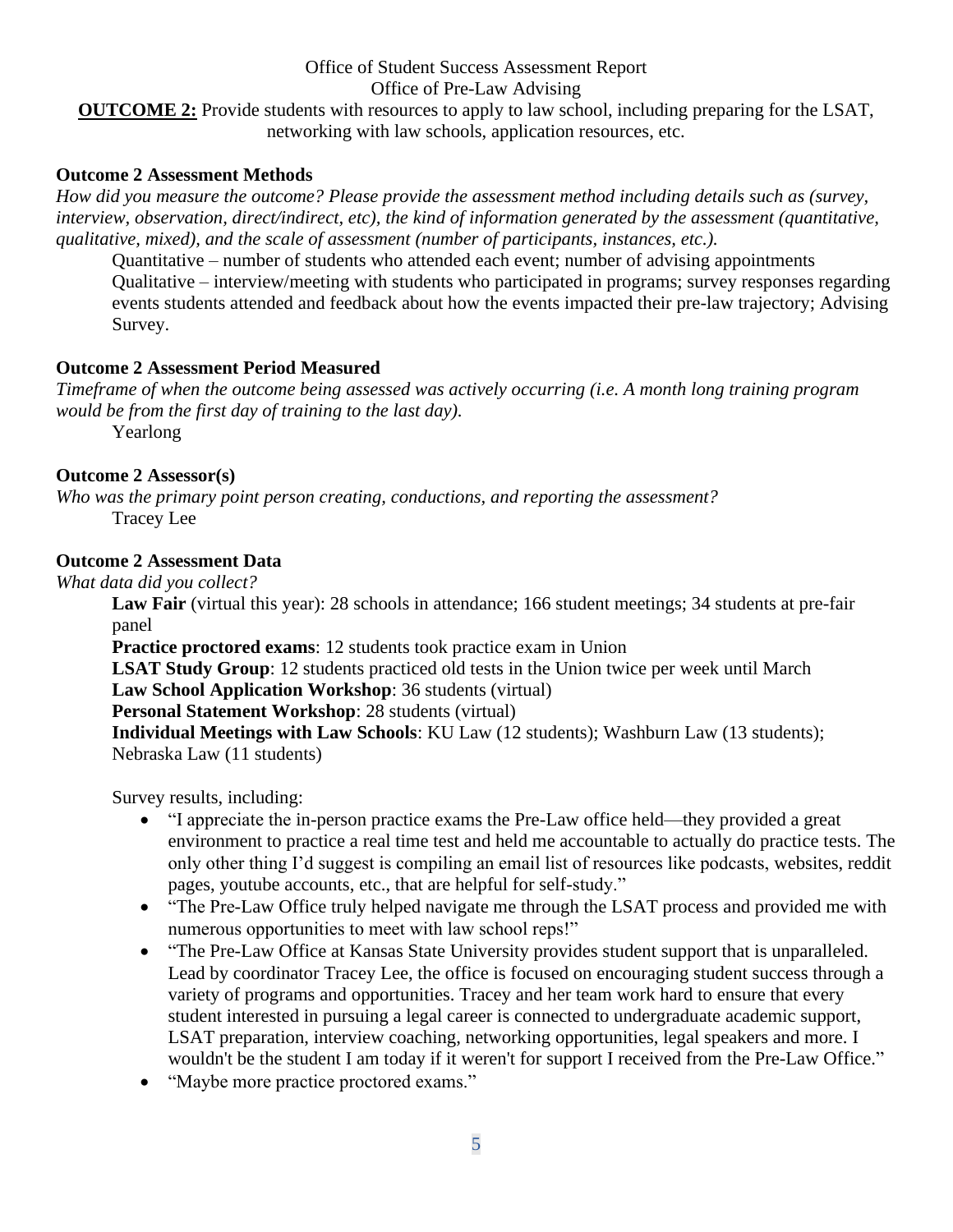- "Continue providing the LSAT Prep course. The most helpful part about it was seeing how other students got to the correct answers. This way, I could try out new methods that were more effective than the ones I was using to answer the questions."
- "I thought this years LSAT study group was a great idea. Unfortunately, I wasn't able to join them due to work. Next time, those study groups might be better off being scheduled after 5 or 6pm for people who have to work. I also thought the LSAT practice test we held at K-State was helpful, thank you for that!"
- "I think Pre-Law Office does a great job of providing help and study sessions for the LSAT. It has been great resource to find other resource and be successful in the studying process!"
- "Keep providing different LSAT study group options whether paid or free."
- "I really enjoyed the LSAT class that we hosted and think it is definitely something that should be done again. Other than that studying groups and resources are probably the best help."
- "I honestly did not utilize many resources from the Pre-Law Office while I was studying. With my engineering course load I wasn't able to study during the school year, so I didn't think about utilizing the resources."
- "Perhaps offer an LSAT prep class for 1 hour of college credit."
- "Maybe give more attention to Missouri. I was not impressed as much by Nebraska or Iowa or OU."

# **Outcome 2 Assessment Analysis**

*What does the data show? What do you observe as working well and opportunities and limitations of the outcome being assessed?* 

The quantitative data shows that the preparatory programming attracts large numbers of participants. The student comments show that students find the programming meaningful and that they add value to their pre-law path.

# **Outcome 2 Conclusion**

*Based on your analysis, did you achieve the intended outcome? Why or why not? What actions can be drawn from this assessment? What other useful information can be drawn from this assessment?*

Yes, I think that the office achieved its goal of helping students access resources for preparing for the law school application process. Students particularly identified the LSAT preparation resources, such as the class and study group, as impactful.

# **Outcome 2 Recommendations**

*What changes would you make based on these finding? What steps, needs, and supports are needed? Set specific and measurable goals for these changes.*

Like the analysis above, I have determined that I am going to make some changes to my survey practices. I am going to survey more frequently (after individual events), and keep notes on my "Exit Survey" materials throughout the time I work with seniors so that I do not have to rely on full exit survey participation to get detailed data about the students' experiences.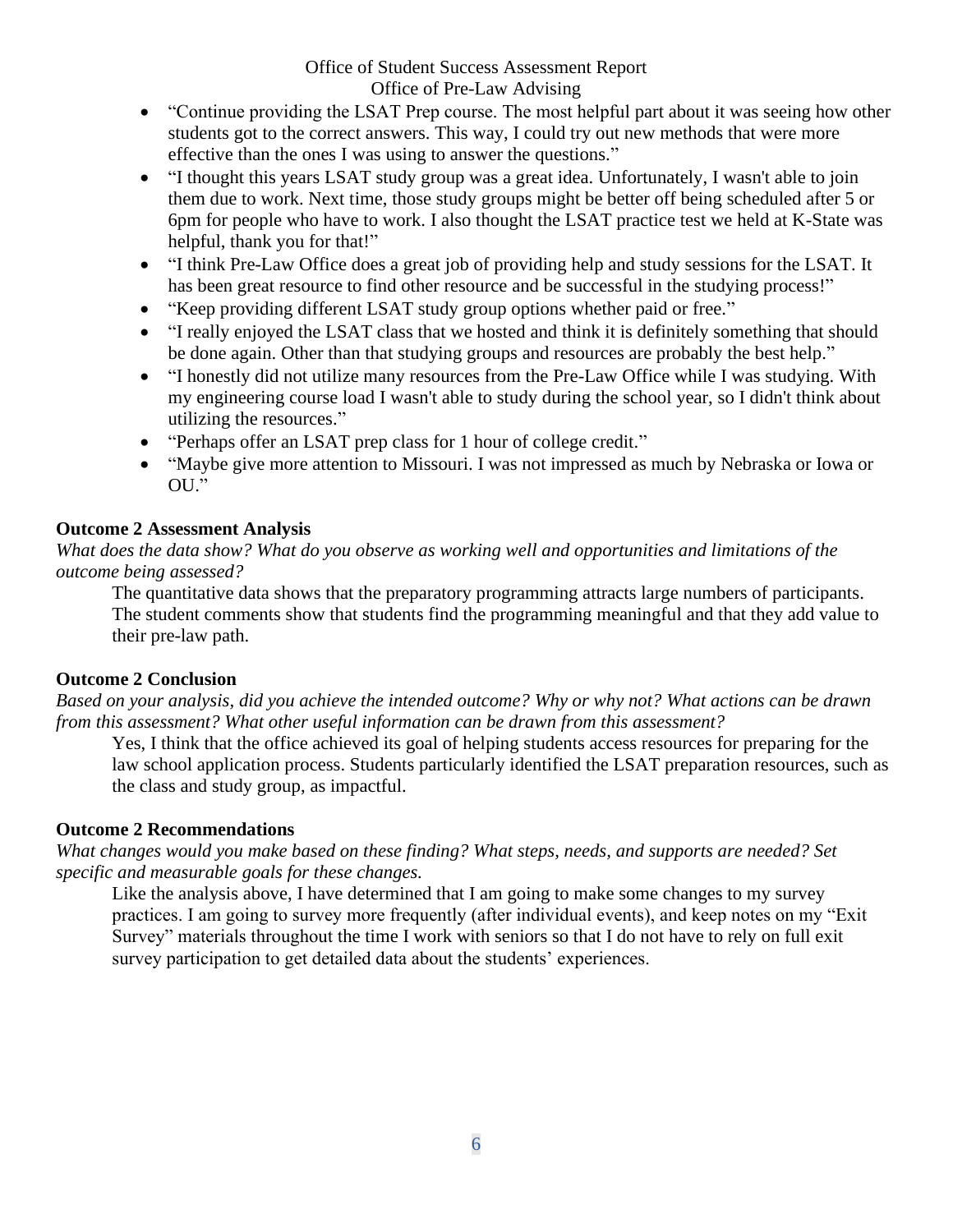## Office of Student Success Assessment Report Office of Pre-Law Advising **OUTCOME 3:** Support students on their pre-law path through individualized advising

#### **Outcome 3 Assessment Methods**

*How did you measure the outcome? Please provide the assessment method including details such as (survey, interview, observation, direct/indirect, etc), the kind of information generated by the assessment (quantitative, qualitative, mixed), and the scale of assessment (number of participants, instances, etc.).*

Quantitative—number of advising appointments

Qualitative—feedback from advising surveys

#### **Outcome 3 Assessment Period Measured**

*Timeframe of when the outcome being assessed was actively occurring (i.e. A month long training program would be from the first day of training to the last day).*

Ongoing

## **Outcome 3 Assessor(s)**

*Who was the primary point person creating, conductions, and reporting the assessment?* Tracey Lee

#### **Outcome 3 Assessment Data**

*What data did you collect?*

**Advising appointments**: 180 advising appointments Fall 2020 semester

Aug (39); Sept (43); Oct (39); Nov (34); Dec (25)

**Survey results**, including:

"Tracey never failed to connect me with a helpful person, or work through an issue with me, or review my application materials I'm so grateful for the time and dedication that was given to me."

"I was always very happy with how I have been treated and helped by the Pre-Law office. The atmosphere is kind and professional and Tracey always took time to help me with my complex case (limited on location) of finding a law school that would work for me and my husband who serves in the Army and is due to move in the middle of me attending law school. I had a great experience with the Pre-Law office every time I was there. Thank you for that!"

"The Pre-Law Office is honestly the most amazing resource with the most amazing people, Tracey and everyone else are so helpful and are great resources for anyone interested in a legal career."

"Start utilizing the resources the Pre-law office has to offer right away. By meeting with Tracey and going to hear the different speakers, you can really get a feel of if law school is right for you.

Additionally, the earlier you start preparing to apply for law school, the less stressed you will be through the process. I think one of the best resources you can use is the law fair. The final two law schools I was considering weren't on my radar at all until I went to the law fair."

"I really enjoyed getting to work with Tracey. I always found her to be very helpful and she was always able to answer the questions I had."

"I don't know if I had a single experience that stands out, but overall I really enjoyed my experience!"

"I love Tracey! She's done such an excellent job at K-State. It's thanks to her that I found opportunities like the Weigand which allowed me to attend my dream law school."

"Small, quaint office but the people are really warm and welcoming!"

"I think meetings with the your Pre-Law advisor should be mandatory. My whole time at K-State I only met with my advisor twice. When I needed my advisor most, helping with applications, I could not see her. I also think that there should be more help with applying to law school. I was completely in the dark and I needed guidance and when I tried to get it from the Pre-Law office I was unable to be helped." "Absolutely outstanding work. Tracey is the greatest."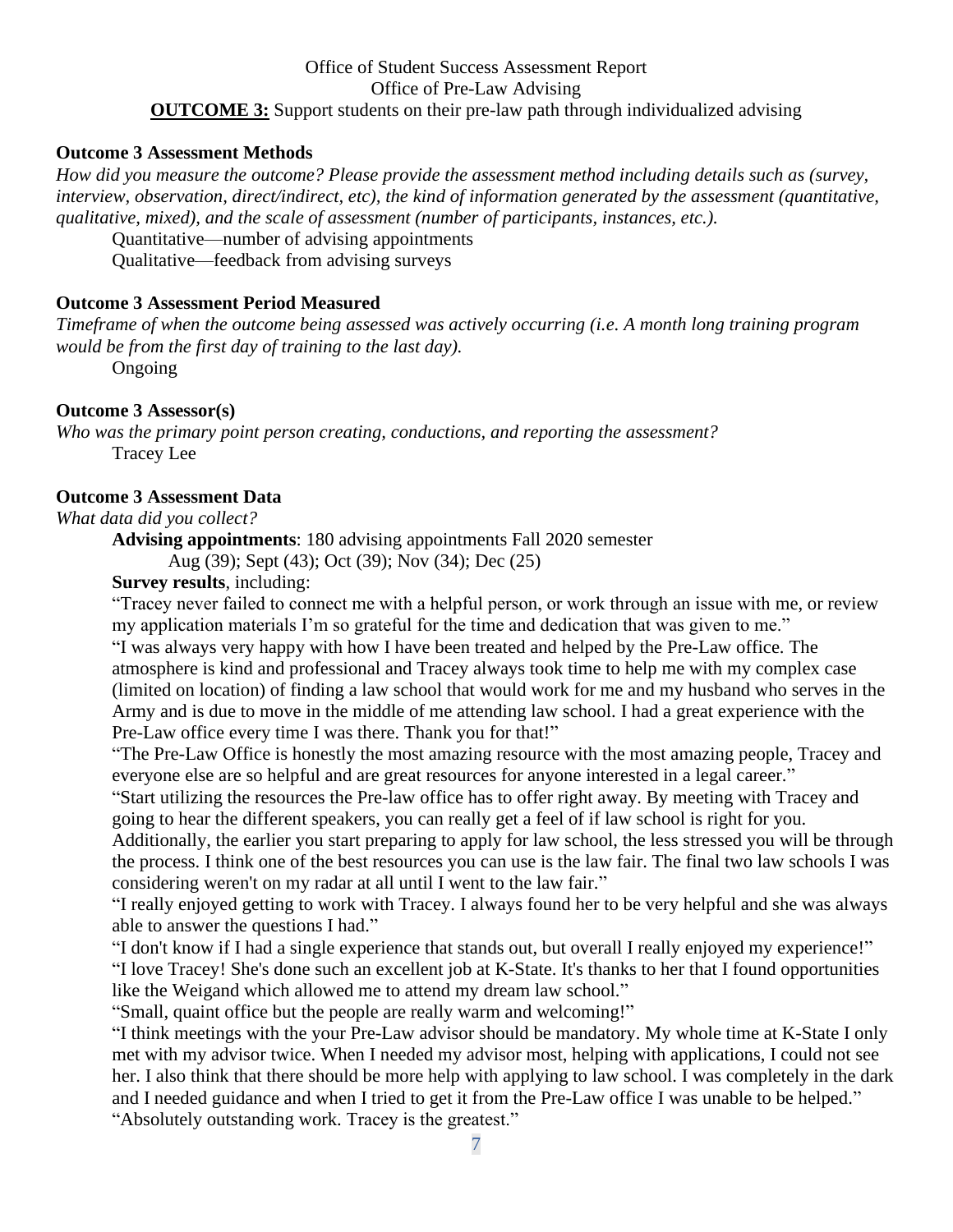"Take advantage of the advising, no matter whether or not you are committed to law school, the folks over in pre-law live out the K-State Family: caring about all students! Don't be afraid to stop in and ask some questions!"

## **Outcome 3 Assessment Analysis**

*What does the data show? What do you observe as working well and opportunities and limitations of the outcome being assessed?* 

The data shows that over half of the students designated in Pre-Law have attended a pre-law advising meeting this semester. The data shows that those who respond to the senior survey typically had a positive experience with the office.

## **Outcome 3 Conclusion**

*Based on your analysis, did you achieve the intended outcome? Why or why not? What actions can be drawn from this assessment? What other useful information can be drawn from this assessment?*

Yes, I think that we did meet our outcome.

## **Outcome 3 Recommendations**

*What changes would you make based on these finding? What steps, needs, and supports are needed? Set specific and measurable goals for these changes.*

I am going to make some changes to my survey practices. I am going to collect important data from the students during our individual meetings so that I do not have to rely as heavily on participation in Senior Surveys (participation has been low since moving remote).